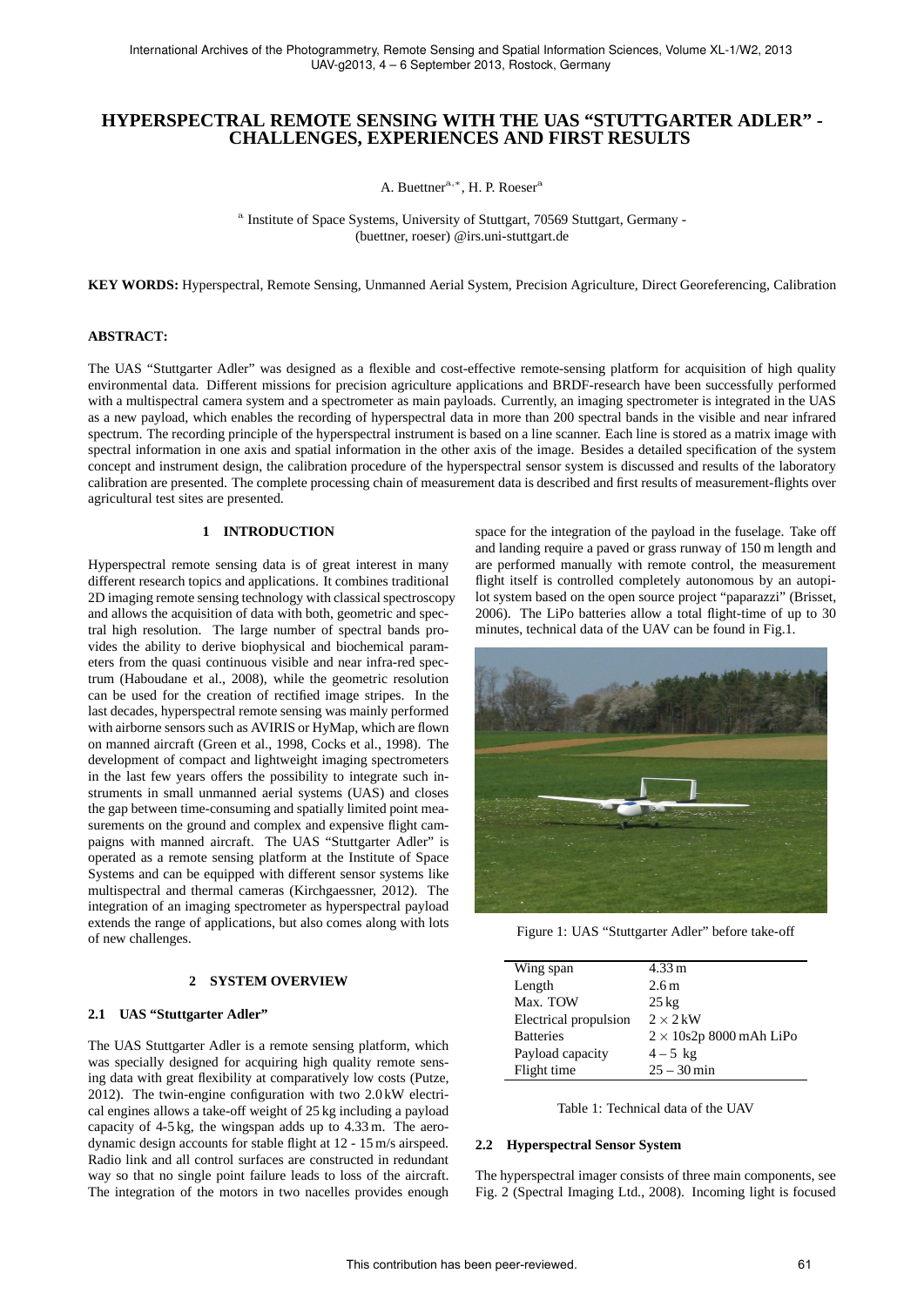on the entrance-slit of the spectrograph by a special fore-lens (OLE9 FORE LENS); a monochrome CCD-camera (PROSIL-ICA GE1900) is mounted on the back of the spectrograph to detect the radiance; the spectrograph itself (SPECIM IMSPECTOR V10E) disperses the light and focuses it on the CCD detector surface with a spectral resolution of 2.8 nm. The specification of the instrument is shown in Tab. 2.



Figure 2: Schematic of the imaging spectrograph

| Spectrograph            |                                    |
|-------------------------|------------------------------------|
| Spectral range          | $380 - 1100$ nm                    |
| Spectral resolution     | $2.8 \,\mathrm{nm}$                |
| Numerical aperture      | F/2.4                              |
| Slit width              | $30 \mu m$                         |
| Spatial resolution      | rms spot radius $< 9 \mu m$        |
|                         |                                    |
| CCD camera and forelens |                                    |
| Resolution              | $1920 \times 1080$ pixel           |
| Binning $h/v$           | $1 - 8$ pixel / rows               |
| Pixel size              | $7.4 \times 7.4 \mu m$             |
| Radiometric resolution  | $12$ bit                           |
| Frame rate              | up to 30 fps (full resolution)     |
| Focal length            | 9 mm                               |
| Field of view           | $76.5^{\circ} \times 0.19^{\circ}$ |

Table 2: Specification of the hyperspectral imager

The hyperspectral imager is working as a push broom line scanner, with the entrance slit oriented perpendicular to the flight direction. The constant movement of the UAV is used to scan an area in continuous stripes. Each single line is stored as a matrix image, which contains spectral information in one dimension and spatial information in the other dimension of the image sensor. The geometric rectification of the image stripes is a big challenge in operating a line scanner in an UAV. The small platform is susceptible to gusts of wind and much more unstable in comparison to large manned aircraft. For correct alignment and rectification of the recorded lines, the position and attitude of the sensor must be known with high precision. Therefore, additional sensors for position and attitude determination are mounted on the spectrograph. The position and attitude sensor system comprises three-axis MEMS accelerometer, gyroscope and magnetometer, a L1-GPS receiver providing raw measurement data and a barometer and thermometer as additional sensors for improving the height determination. The gyroscope used is an ITG-3200 triple-axes gyroscope from Invensense providing three integrated 16-bit ADCs for simultaneous sampling of the gyros. The accelerometer is an Analog Devices ADXL345 digital triaxial acceleration sensor with measurement range up to 16 g, which was designed for low power consumer market. The 13-bit resoultion enables measurement of inclination changes smaller than 0.5°. The Honeywell HMC5883L triple-axes sensor is used as digital compass in the hardware setup. The 12-bit ADC enables measurements with milligauss resolution, which lead to a heading accuracy of 1 - 2◦ . An external professional grade GNSS-antenna from Tallysman is used for acquiring strong GPS signal and improved multipath rejection. The inertial data is recorded with 100 Hz, while the GPS receiver provides raw data with 20 Hz update rate. A small microprocessor board is used for synchronous sensor readout via fast-mode i2c digital interface, a precise GPS pulse-per-second time-signal serves as common time basis. Since no real-time capability is required, a specially designed Extended Kalman Filter with smoothing techniques is used for sensor fusion of IMU and GPS data in the post-processing (Koerner, 2012). The information flow of the filter is shown in Fig. 3. The whole



Figure 3: Information flow of the extended Kalman filter

sensor system is fixed horizontally on a common mounting plate. An optical mirror reflects the incoming light to the forelens. EPPfoam is used for vibration isolation from the aircraft. The IMU is mounted directly on top of the spectrometer to keep the position and orientation offset as constant and small as possible. The GPS-antenna is mounted on top of the aircraft right above the instrument for best reception of the GPS satellite signals. A compact PC with Linux operating system, Gigabit-Ethernet interface and solid-state disk for data storage is used as on-board payload computer. Custom software for configuration of the camera and recording of the image data was developed, which enables flexible adjustments of different sensor parameters such as frame rate, binning, and exposure time for particular missions.

## **3 CALIBRATION AND CHARACTERIZATION**

Radiometric and spectral calibration is performed in house in an optical laboratory. Different calibration equipment such as an integrating sphere, line emission lamps and a monochromator are available for regular calibration in the laboratory between measurement campaigns. The whole system including mounting plate and mirror is calibrated together to account for possible distortions of the additional components.

#### **3.1 Radiometric Calibration**

The main task of radiometric calibration is the determination of the coefficients for the conversion of raw data (DN) into physical units (spectral radiance, mW/m<sup>2</sup> sr nm). In addition, vignetting effects and sensor inhomogeneities due to slightly varying sensitivities of the CCD elements are corrected. An integrating sphere, which is regularly calibrated against German national standard (PTB), is used as homogeneous light-source with known spectral radiance. The calibration is valid for the spectral range from 380 nm to 1100 nm with a relative uncertainty of  $\pm$  5%. For the determination of the sensor linearity, the integrating sphere is equipped with a adjustable slit in front of the QTH lamp and an optometer for measuring the total radiance. The linearity of the radiometric response function is measured by increasing the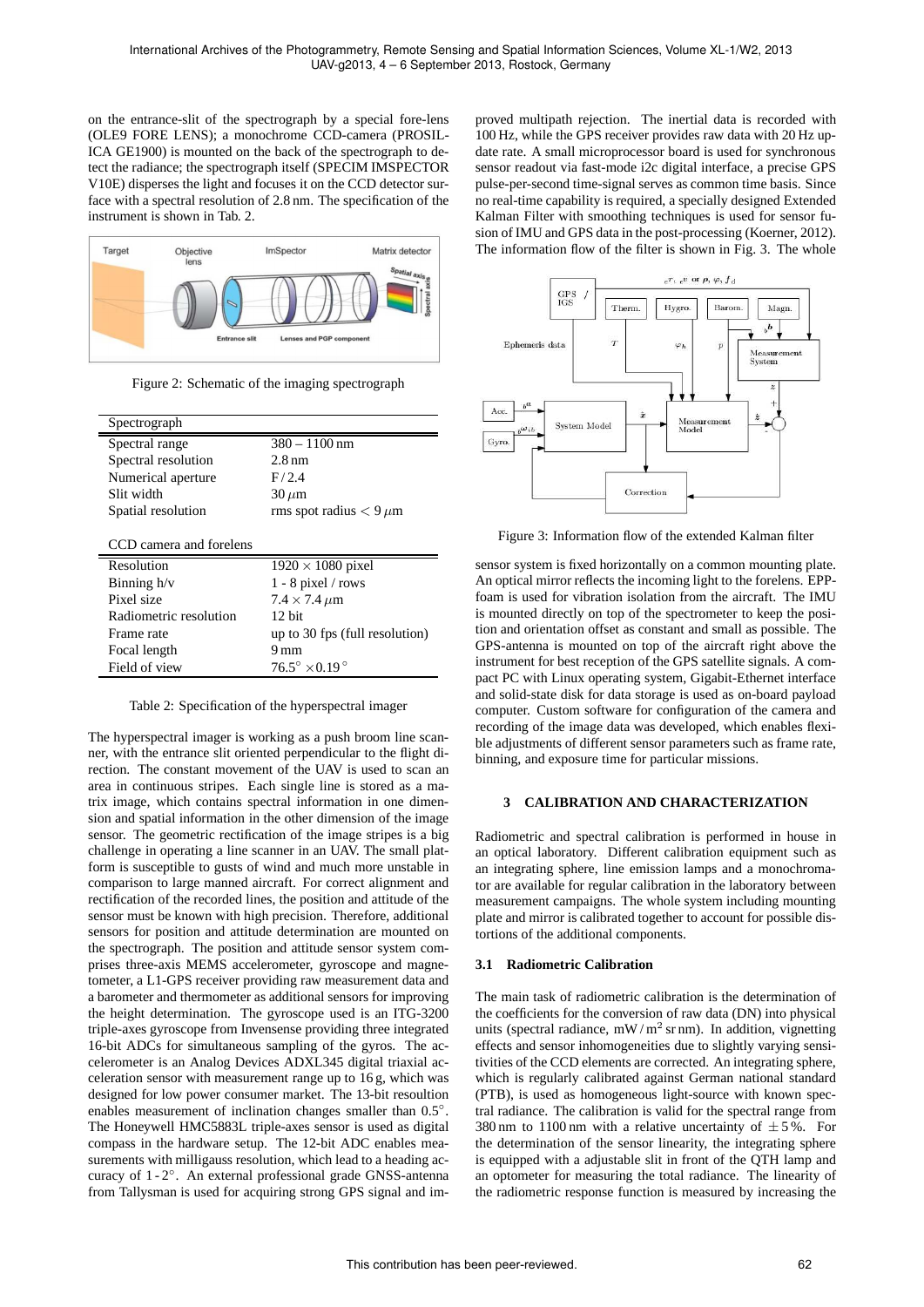luminosity up to saturation level at different integration times. Dark signal is quantified in the laboratory for different temperatures and integration times to characterize the dark signal non uniformity (DSNU). Noise equivalent spectral radiance (NESR) is determined by measuring the standard deviation of the dark signal and can be used for signal-to-noise-ratio (SNR) analysis. The radiometric calibration coefficient for the nadir pixel is shown in Fig. 4, the according NESR for an integration time of 1 ms is shown in Fig. 5. The spectral region above 1000 nm is strongly influenced by system noise due to the low quantum efficiency of the CCD-Sensor in this region and therefore discarded in further data analysis.



Figure 4: Radiometric calibration coefficient



Figure 5: Noise equivalent spectral radiance for 1 ms integration time

#### **3.2 Spectral Calibration**

Spectral calibration is needed to successfully determine reflectance spectra or physical parameters of measurement targets. It describes the response of the sensor to discrete light and is used to determine the centre wavelengths and spectral resolution for each spectral channel. The response function of each channel can be approximated with a Gaussian shaped curve, the spectral resolution is defined as the full width half maximum (FWHM) of the function. The peak response of the spectrometer to an infinitesimally narrow emission line describes the centre wavelength of each channel. Special line emission lamps with different gas fills are used to produce narrow, intense lines from the excitation of the gases. Measurements with HgAr– , Xe– and Ne– gas lamps provide emission lines, which cover the whole spectral range. The line width of the emission lines is much smaller than

the spectral resolution of the spectrograph and thus well suited for wavelength calibration (Chen, 1997). Figure 6 shows the response of the nadir channels to the Xenon lines, in Fig. 7 the 4 th order polynomial-fit for the wavelength calibration of the spectral channels is shown. The nominal spectral resolution of the spectrograph is stated as 2.8 nm by the manufacturer. Results of measurements with line emission lamps and monochromator showed a FWHM between 3.2 nm an 4.7 nm, depending on the spectral channel. The 1080 spectral pixels of the CCD-Sensor are binned with the factor of 3 which leads to 331 spectral channels in the 380 - 1100 nm region with a spectral sampling interval of approximately 2.2 nm. Thus, the binning reduces the data volume and increases the SNR without loosing spectral information.



Figure 6: Measurement of Xenon lines



Figure 7: Wavelength calibration with line emission lamps

## **4 RESULTS AND DISCUSSION**

#### **4.1 Data processing**

The results of the laboratory calibration are used for radiometric pre-processing after measurement flights. In a first step, the raw data is corrected for dark signal and can then be converted to spectral radiance by applying the radiometric calibration coefficients. Afterwards, atmospheric distortions have to be corrected. This can be done using radiative transfer tools based on the open source software package libRadtran. Besides time, date and location, further input-parameters like temperature and humidity are measured during flight time. In addition, a sun-photometer is used to measure the aerosol-optical depth. As an alternative method, the reflected radiance of a calibrated diffuse grey reference panel with 50 % reflectance level can be measured before and after a flight. Reference values are calculated through linear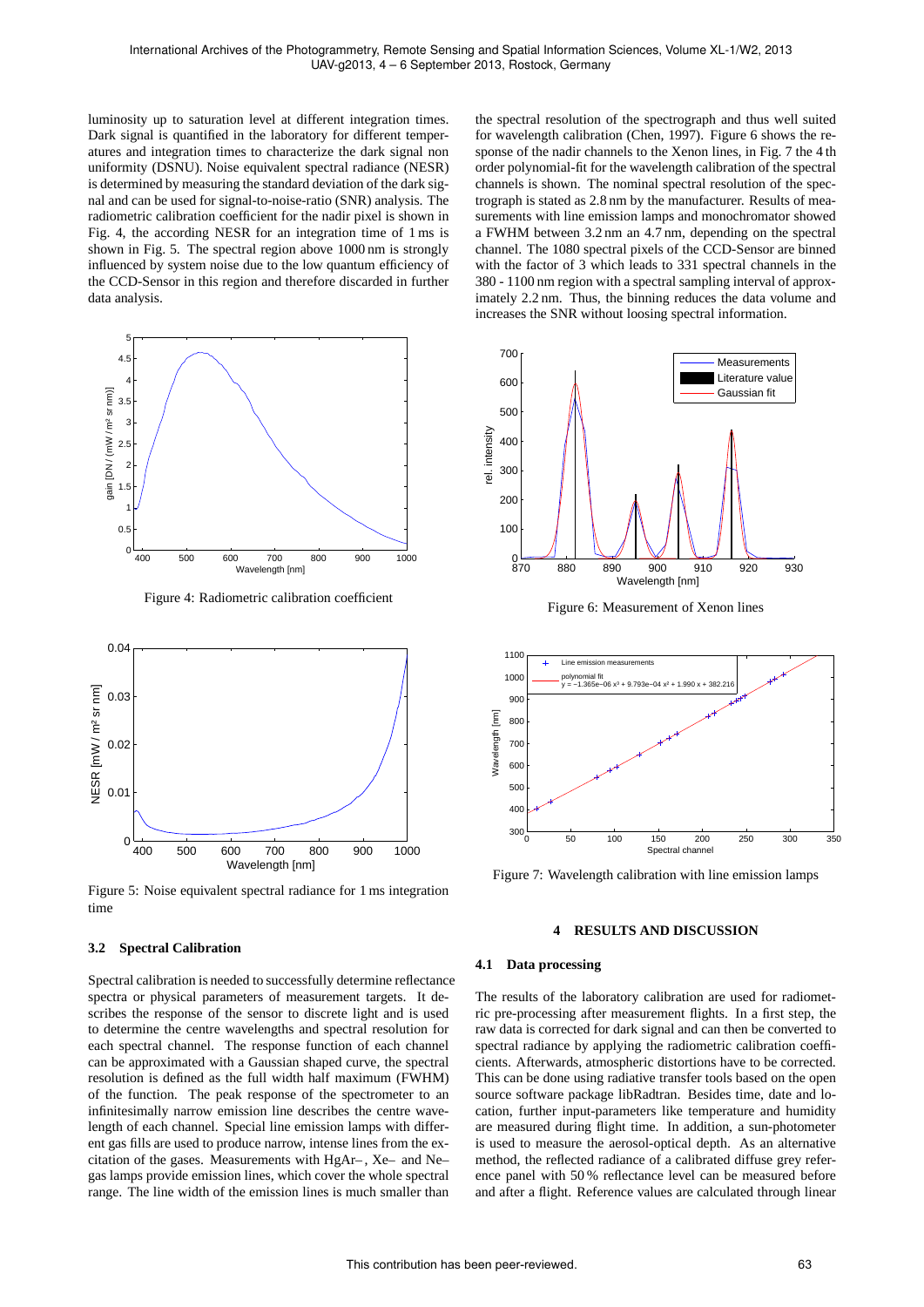interpolation for the whole flight to derive reflectance values. Finally, geometric rectification and georeferencing have to be performed. Position and attitude of the aircraft is calculated in post-processing with 100 Hz. The beginning and end of each image stripe is triggered by the autopilot and marked with a GPS timestamp. A camera-timestamp is stored in every single lineimage and used for connecting the images with the position and attitude of the UAS at each exposure. Based on the collinear equations, custom software was developed for direct georeferencing of the image stripes in UTM coordinates on flat terrain or digital elevation model. The correction of boresight angles is implemented with a differential rotation matrix. Final data is stored in ENVI-compatible format and can be further processed with classical remote sensing software packets.

## **4.2 First flight tests and measurement flights**

In early 2012, first flight tests were performed to prove the system under operational conditions. Parameters like frame rate, exposure time and flight speed were adapted to avoid gaps in image stripes. IMU and GPS measurements of the test flights were used for tuning of the Kalman-filter. In summer 2012, first measurement flights over agricultural test fields were performed. The flight altitude was 300 m above ground. A framerate of 20 fps and an average speed of 15 m/s lead to a ground sampling distance of  $0.5 \times 1$  m. The data was spatially resampled with nearest neighbour method to match a  $1 \times 1$  m UTM grid. Figure 8 shows an openstreetmap aerial photo which is overlayed with a part of an hyperspectral image-stripe in RGB-representation. The hyperspectral image section covers different areas like forest, bare soil or asphalt. Three pre-processed reflectance spectra, which were directly extracted from single pixels of the image in Fig. 8, are shown in Fig. 9. The vegetation reflectance spectrum differs clearly from the other reflectance spectra and shows the typical maximum in the green wavelength along with the significant red edge transition zone between visible and near infrared wavelength. These features provide the basis for further investigations like estimation of chlorophyll content, leaf area index or other biophysical parameters (Liu et al., 2004). Also, heterogeneities within one agricultural field are visible and can be utilized for estimating yields or variable-rate application of nitrogen.

## **5 CONCLUSION AND FUTURE WORK**

The hyperspectral sensor system was chosen as a new payload to enable the recording of high spectral resolution imagery in the visible and near infrared spectrum, with high temporal flexibility at low operational costs. The system could be successfully integrated in the remote sensing platform "Stuttgarter Adler" and showed the ability to generate detailed remote sensing data, which is useful for various applications in the field of precision farming. Based on calibration methods in the laboratory and reference field measurements, a complete processing chain was developed to generate a radiometric and spectral calibrated image. Photogrammetric methods were applied for direct georeferencing of the image stripes. First results show, that there are still geometric distortions which are not corrected properly. S-shaped errors, which are visible on straight lines like the street in Fig. 8, may result from limited accuracy of the MEMS-sensors. Further adaptions of the Kalman-Filter shall be investigated to minimize these errors. For absolute accuracy assessment, measurements with ground control points and an additional matrix-camera, which is triggered parallel to the line scanner with the same frequency, shall be performed this summer.

In cooperation with the Institute of Crop Science of the University of Hohenheim, hyperspectral remote sensing data shall be



Figure 8: Image stripe in RGB-representation; map: C OpenStreetMap



Figure 9: Reflectance spectra for asphalt, forest and soil

used for the determination of spectral characteristics of winter wheat and compared with ground based measurements during the vegetation period 2013.

#### **REFERENCES**

Brisset, P., 2006. The Paparazzi solution. In: Micro Air Vehicle Conference 2006. See also URL www.recherche.enac.fr/paparazzi/ papers\_2006/mav06\_paparazzi.pdf.

Chen, H., 1997. Remote sensing calibration systems: an introduction. Studies on geophysical optics and remote sensing, A. Deepak.

Cocks, T., Jenssen, R., Stewart, A., Wilson, I. and Shields, T., 1998. The hymap airborne hyperspectral sensor: the system, calibration and performance. In: 1st EARSeL workshop on imaging spectrometry, pp. 37–42.